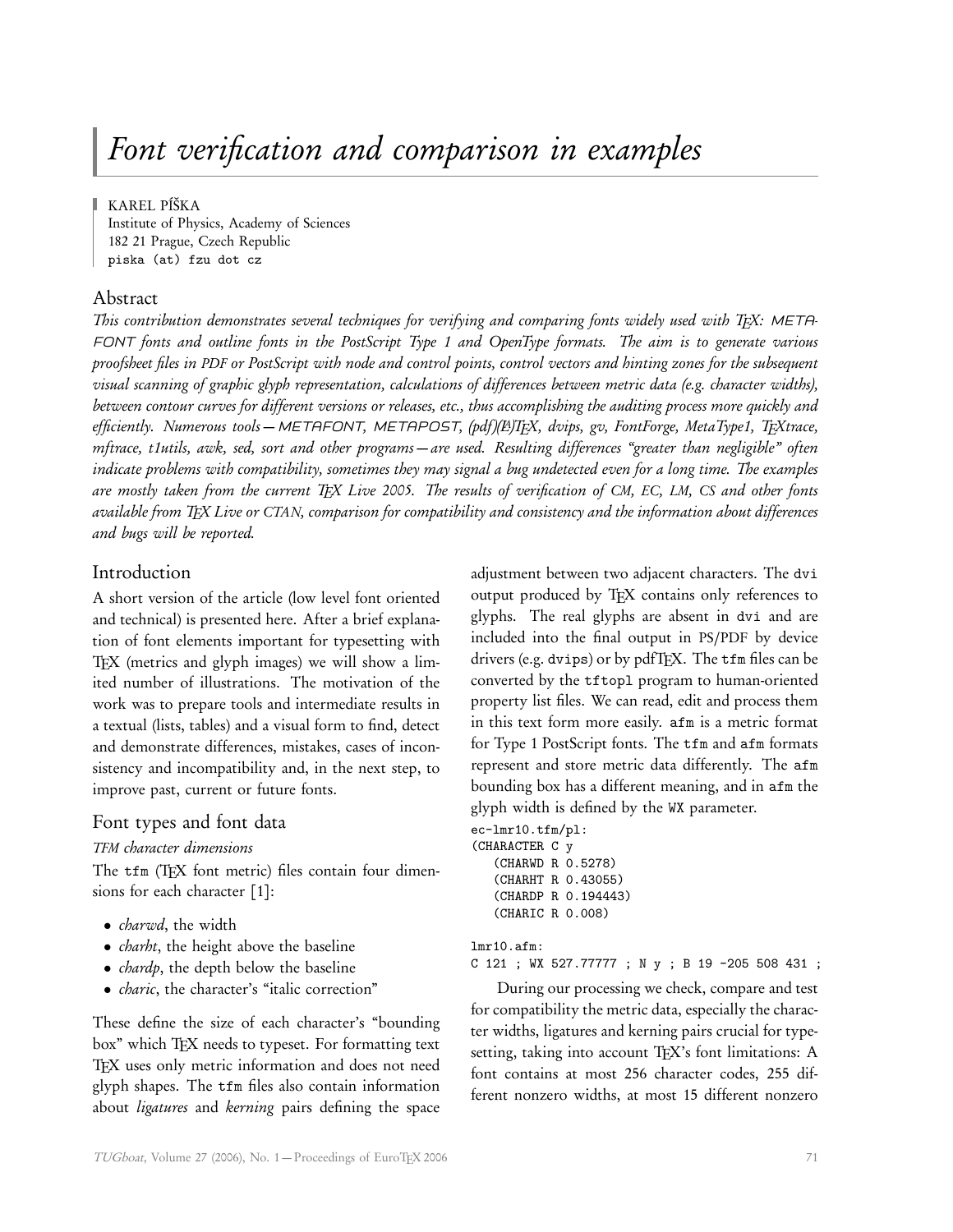#### Karel Píška

heights, 15 different nonzero depths, and 63 different nonzero italic corrections.

### Difference between TEX and outline fonts

The 'native' TEX font formats (pk/tfm) have no more than 256 characters, no character names, and any comparison using TFX is based on character sets defined by available encodings. On the other hand, the PostScript Adobe Type 1 fonts (pfb/afm) have glyph names, may contain many glyphs, but only 256 of which can be encoded, their encodings may be flexible, and all glyphs may be compared by names. Additionally, in OpenType (otf) many glyphs are encoded and available. Therefore, operations with an outline font could be independent of the TEX limitations and all glyphs present in the font can be processed.

## Font tables and font specimens with TEX

To test completeness of a font's glyph set, we start with font tables and font specimens. For this task, testfont.tex (available from macros/plain/base on CTAN) from the basic TEX distribution, as well as fonttabs (texmf/tex/csplain/fonttabs.tex), and OFS [4] developed by Petr Olšák can be recommended.

## METAFONT and bitmap fonts

METAFONT generates the metric tfm files and a bitmap representation of glyphs for a selected device ('mode'). The shapes of bitmap fonts are represented as a bitmap (a matrix of pixels) in any resolution. Unfortunately, probably no reference resolution exists. We run METAFONT and dvips with modes available from the widely distributed modes.mf (CTAN: fonts/modes):

mf '\mode='\$MOD';' input font.mf dvips -mode \$MOD -D \$RES

and with the corresponding resolutions, for example MOD 300 600 1200 2400 2602 5333 RES cx ljfour ljfzzz supre proof crs to test fonts for all designed sizes and also for various (low, middle and high) resolutions. There is no direct correlation between correctness or incorrectness of shapes in different design sizes or different resolutions (magnifications).

## Outline fonts

Outline fonts, e.g. Adobe PostScript Type 1 and Open-Type, are represented by their outline contour curves



Figure 1:  $csbx10$   $\AA$  at various resolutions; the shape of the accent changes.

independent of resolution. Of course, rendering always depends on an output device for both outline and bitmap fonts. Good outline fonts that should be rendered properly elsewhere, for example, may be embedded in a PDF document and are more flexible than bitmap fonts because "rerendering" of a bitmap font for any device often causes a loss of quality. The aim of testing outlines is to verify consistency (font and glyph elements are unified for all fonts of a font family, preserved for all design sizes) and compatibility of versions, changes may be only improvements or corrections of mistakes (not producing new mistakes).

# Proofs of METAFONT fonts csbx10: Á

Our approach is not to prove correctness of META-FONT programs but to check their products — glyphs in the pk format. Because it is impossible to choose one resolution to verify, we test the glyphs at various resolutions. Fig. 1 shows tests of  $\acute{A}$  from the  $csbx10$ font at following resolutions: 300, 600, 1200, 2602, and 5333 dpi. The last is the result of mftrace (autotracing bitmaps). We can detect a bug in CS fonts (from TEX Live 2005) — serif upper case accents depend on resolution (mode). We thus also observe a consequence of such bugs: the results of conversion to the outline font by autotracing high resolution bitmaps cannot be correct.

#### cmbx9*/*cmbx10: y

The next example illustrates behavior of "y" in the bold Computer Modern fonts (see Fig. 2 with 600,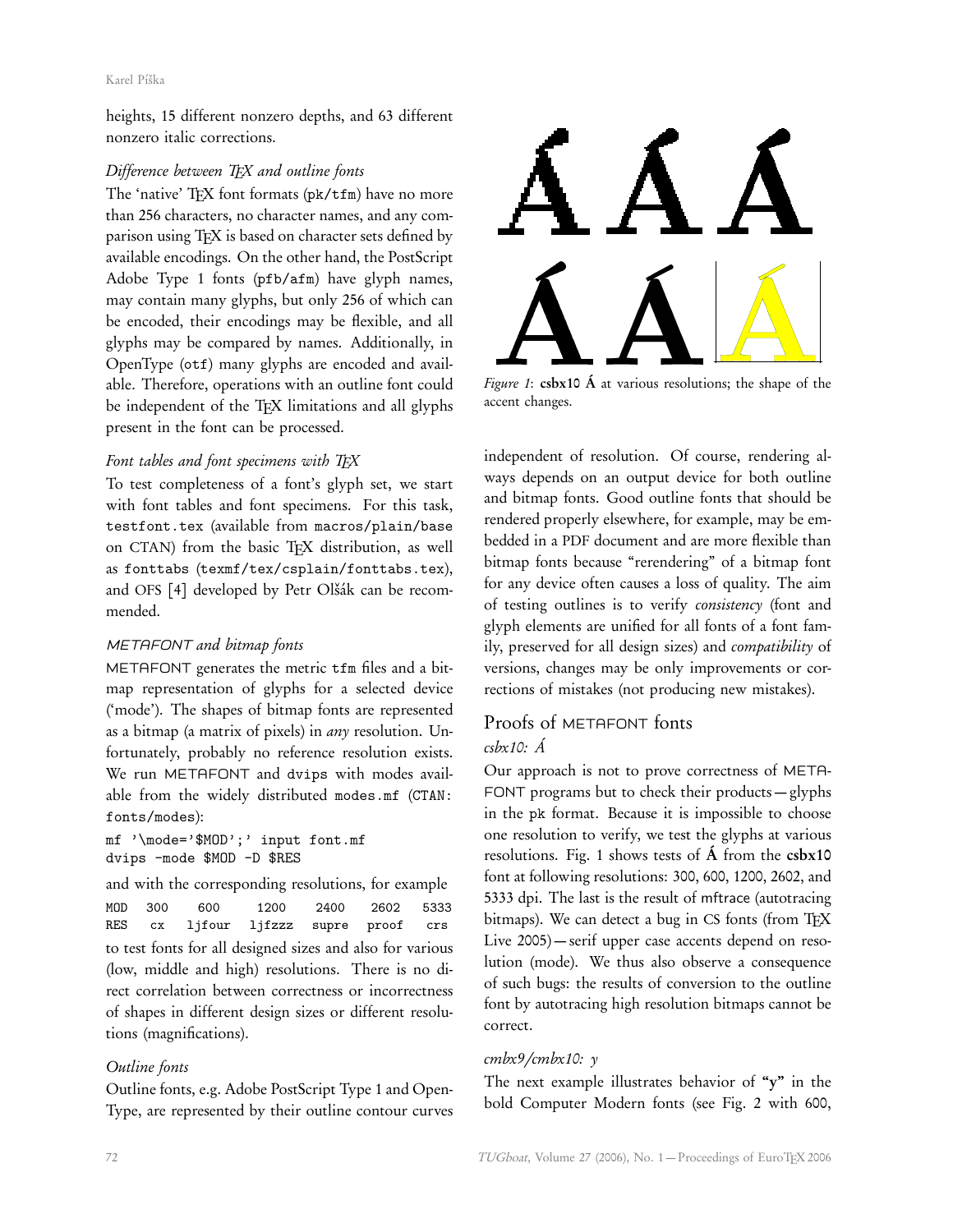

Figure 2: cmbx10 y: an artifact in the tail.



Figure 3: Standard proofsheet from MetaType1.

1200, 5333 dpi, and mftrace) where a strange scrap is generated. This bug in CM is very small, its occurrence is rare and well hidden (only in some sizes), unlike the previous easily evident bug in CS. A similar effect can be observed for cmbx9, cmbx7, cmbx8 (see also [2]). Probably, weaker correlations suppress this defect for cmbx5, cmbx6, cmbx12, and cmbx17.

#### The role of METAFONT today

METAFONT fonts may be simple or very complex, therefore debugging of a bitmapped glyph representation may be difficult. Although probably the users do not expect bitmap fonts in distributions today, META-FONT and METAPOST are still and will continue to be very important tools for font developers.

![](_page_2_Figure_8.jpeg)

Figure 4: Outline font proofs.

![](_page_2_Figure_10.jpeg)

Figure 5: Extrema points and hints.

#### Proofs of outline fonts

Figure 3 shows the proofing page produced from the Latin Modern sources directly by programs from the MetaType1 package [3]. The following pictures in Fig. 4 demonstrate my own variants of proofsheets for screen and printer to recognize better the tinest details (using zoom) invisible in the previous figure because of mutual overlapping of such small details, e.g. the control points and vectors. Figures 4 and 5 also raise questions about an optimal approximation and a hinting strategy: To add the nodes at extrema or not, how to hint accents, etc.

FontForge [5], an open source font editor developed by George Williams, allows us to read and generate various font formats. We can also use it for checking and analyzing fonts, importing TFX font bitmaps, and exporting glyph outline curves in eps for subsequent processing.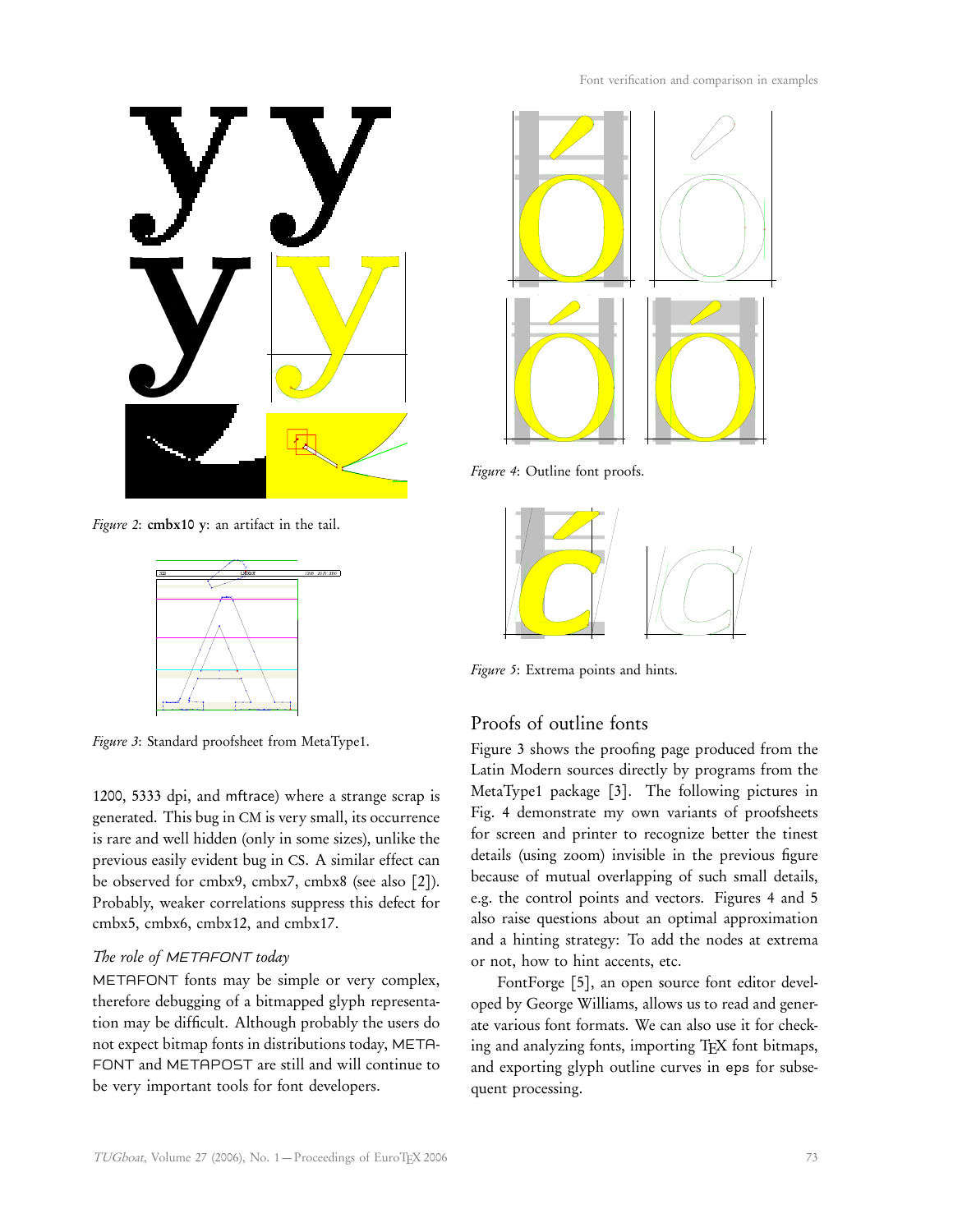![](_page_3_Figure_1.jpeg)

Figure 6: Kerning pairs in a visual form.

![](_page_3_Figure_3.jpeg)

Figure 7: Kerning changes in LM.

# Comparison of metric data

Analyzing the metrics we detect (automatically) cases of agreement or disagreement in dimension and kerning values. In Fig. 6 we present a small part of the comparison between the CM and LM tfm files in the T1 (ec-lm) encoding. cmr10 and ec-lmr10 are compatible in relation to the kerns "P" : ","." and absence of kerns for "F","T","V","W","Y" : ",",".".

In ec-lmr10 new kerning pairs have been introduced: "A" : "c","d","e","o".

Fig. 7 demonstrates the changes between two versions of LM.

```
\newlength{\bbox}\newlength{\cbox}%
\def\fboxsep{0pt}\def\fboxrule{0.1pt}
\def\pair#1#2{%
  \settowidth{\bbox}{#1#2}%
  \settowidth{\cbox}{\mbox{#1}\mbox{#2}}%
```
![](_page_3_Picture_10.jpeg)

```
\addtolength{\bbox}{-\cbox}%
  \fbox{#1}\kern-0.2pt\kern\bbox\fbox{#2}%
  \fbox{#1#2}}
\pair{a}{j}
```
A short LATEX macro \pair calculates the shift between two "kerned" boxes.

# Comparison of glyph images

We will demonstrate two techniques:

- color mix with pdfTEX for visual scan
- outline comparison for outline fonts

# Color mix with pdfTFX

Generating of comparative proofsheets using pdfTEX for mixing colors is possible for both bitmapped and outline fonts. Searching for differences needs subsequent human visual postprocessing. In our examples, the combination of red and cyan produces pink in the intersection. Here is the TFX code:

```
\usepackage{graphicx}
\def\Default{\pdfliteral{0 g 0 G}}
\pdfpageresources{/ExtGState
<< /Luminosity
   << /Type /ExtGState /BM /Luminosity >>
>>}
\def\Acolor{1 0 0 rg}% red
```

```
\def\Bcolor{0 1 1 rg}% cyan
```
\renewcommand\C{\char#1}% \Default \fbox{\makebox[0pt][l]% {\pdfliteral{/Luminosity gs \Acolor}\Afont\C}%

```
{\pdfliteral{\Bcolor}\Bfont\C}}%
```
Fig. 8 demonstrates data from two samples:

- left outline font lmbx10 (ver. 0.99.3) [cyan] vs. bitmap font csbx10 [red]
- right lmbx10 (ver. 0.99.3) [cyan] vs. lmbx10 (ver. 1.00) [red] (both outline Type 1)

In a grayscale printing the red color looks dark, the cyan is lighter, and the intersection is the lightest.